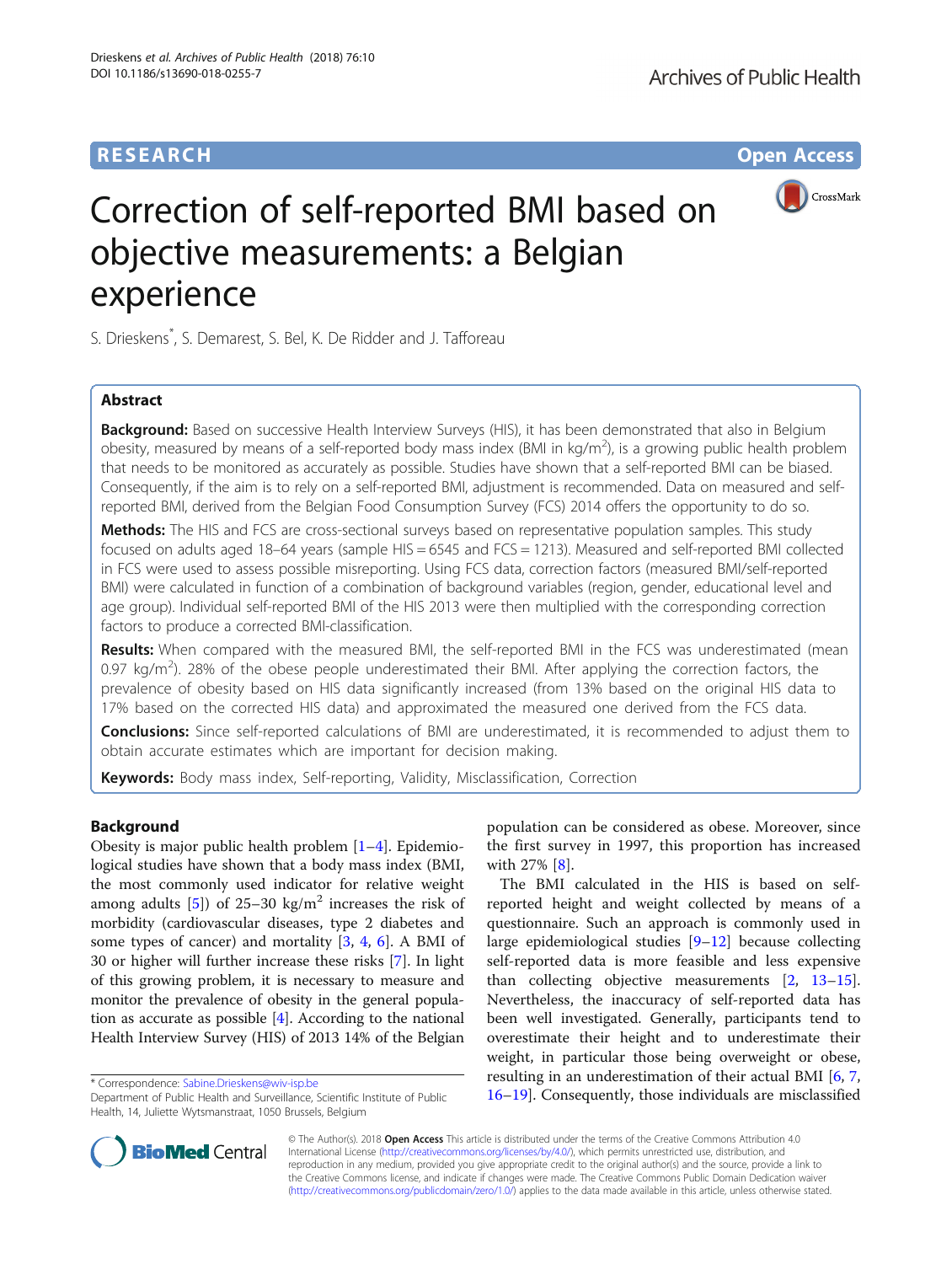into a lower BMI-category which leads to an underestimation of the prevalence of obesity in the population [[3](#page-7-0), [4,](#page-7-0) [13,](#page-7-0) [14,](#page-7-0) [20,](#page-7-0) [21\]](#page-7-0). Social desirability can largely explain this phenomenon and some subpopulation groups (women, youngsters and high educated people) are more prone to it [[6](#page-7-0), [7,](#page-7-0) [13](#page-7-0), [15](#page-7-0), [16,](#page-7-0) [18,](#page-7-0) [22](#page-7-0)]. In Belgium, 'prevention and health promotion' is organised at regional level. For policy decisions and prevention programmes, especially in high-risk subpopulations, it is crucial to obtain BMI estimates that are as accurate as possible in order to draw reliable conclusions [\[23](#page-7-0), [24](#page-7-0)]. If the aim is to continue to rely on self-reported HIS data, it is thus recommended to adjust those estimates so that they approximate measured data [[21,](#page-7-0) [25\]](#page-7-0).

In 2014, a national Food Consumption Survey (FCS) was conducted in Belgium. Both measured and selfreported body height and weight were collected, making it possible to study potential differences between measured and self-reported BMI, and accordingly to estimate the degree of BMI-misclassification. This was an opportunity to investigate reporting bias at national level in Belgium.

The objective of this study is to calculate correction factors based on FCS data by comparing the selfreported and measured BMI and to apply these factors to the self-reported BMI of the HIS. Although studies have stated that correction equations should not be applied across datasets  $[2, 17, 18]$  $[2, 17, 18]$  $[2, 17, 18]$  $[2, 17, 18]$  $[2, 17, 18]$  $[2, 17, 18]$ , our study assumes that it is feasible in a certain context (e.g. same time span, similar target population and equivalent sampling method). We also assume that the corrected selfreported BMI of the HIS will be more valid, resulting in a more accurate BMI-classification.

## Methods

# Survey methodology

This study focused on adults aged 18–64 years, since the FCS targeted the Belgian population of 3–64 years and the relative weight of children and youngsters is not yet stable [[26\]](#page-7-0). The HIS and the FCS are both crosssectional surveys. The last HIS was conducted in 2013, the last FCS in 2014. A sample of the population was selected, targeting all persons residing in Belgium without restriction on their place of birth, nationality or other characteristics. Both surveys used quarterly updates of the National Population Registry as sample frame. A multistage clustered sample design was applied in both surveys involving a geographical stratification, a selection of municipalities within the provinces and of respondents within municipalities. The difference between the two surveys was that in the HIS the respondents were selected at household level (maximum 4 persons per household) and in the FCS at individual level. The use of matched substitution of non-participating

respondents/households ensured the realisation of the predefined net-sample size and composition. Proxies were allowed in both studies. The methodology of the HIS has been described by Demarest et al. [[27\]](#page-7-0) and that of the FCS by Bel et al. [[28\]](#page-7-0). Both surveys were carried out in line with the Belgian privacy legislation and approved by the ethical committee of Ghent University.

## Study populations

In the HIS, a total of 10,829 citizens was interviewed, 6747 of them belonging to the age group 18–64 years. The overall participation rate at household level was 57%. Self-reported body height and weight were collected using a Computer Assisted Personal face-to-face Interview (CAPI) at the participant's home. The following questions were asked: 'How tall are you without clothes and shoes? (cm)' and 'How much do you weight without clothes? (kg)'. Pregnant women were asked to report their weight before pregnancy. Cases with a missing or invalid height and/or weight were excluded from the analysis (pregnant women could not be excluded). The final HIS sample contained 6545 individuals.

The participation rate of the FCS was 37%. Overall 3297 citizens participated, of which 1270 in the age group 18–64 years. This survey collected both selfreported and measured body height (in cm) and weight (in kg) for the same individuals using a CAPI, also at their home. Trained dieticians were used as interviewers and to gather the measured data. During the first 24-h food recall interview, body height and weight were selfreported. Participants were informed that their height and weight would be measured during the second home visit. The time lapse between the first and the second home visit was minimal 2 and maximal 4 weeks. During the second home visit, the anthropometric measurements were taken following a standardized protocol. The respondents were measured with light clothes and without shoes. Height was accurately measured to 0.5 cm using a stadiometer (type SECA 213 (Seca gmbh & co. kg, Hamburg, Germany)) and weight to 0.1 kg using an electronic scale (type SECA 815 and 804 (Seca gmbh & co. kg, Hamburg, Germany)). After excluding pregnant women and cases with a missing or invalid self-reported/measured height and/or weight, the study sample comprised 1213 individuals.

## Background variables

Studies have demonstrated that demographic, cultural and social characteristics of a population can influence the accuracy of self-reported data [[3,](#page-7-0) [4](#page-7-0), [7,](#page-7-0) [13](#page-7-0), [15,](#page-7-0) [22](#page-7-0)]. Therefore the analyses also took into account, in both the HIS and the FCS, the following background variables: region of residency, gender, educational level, and age group. The educational level is based on the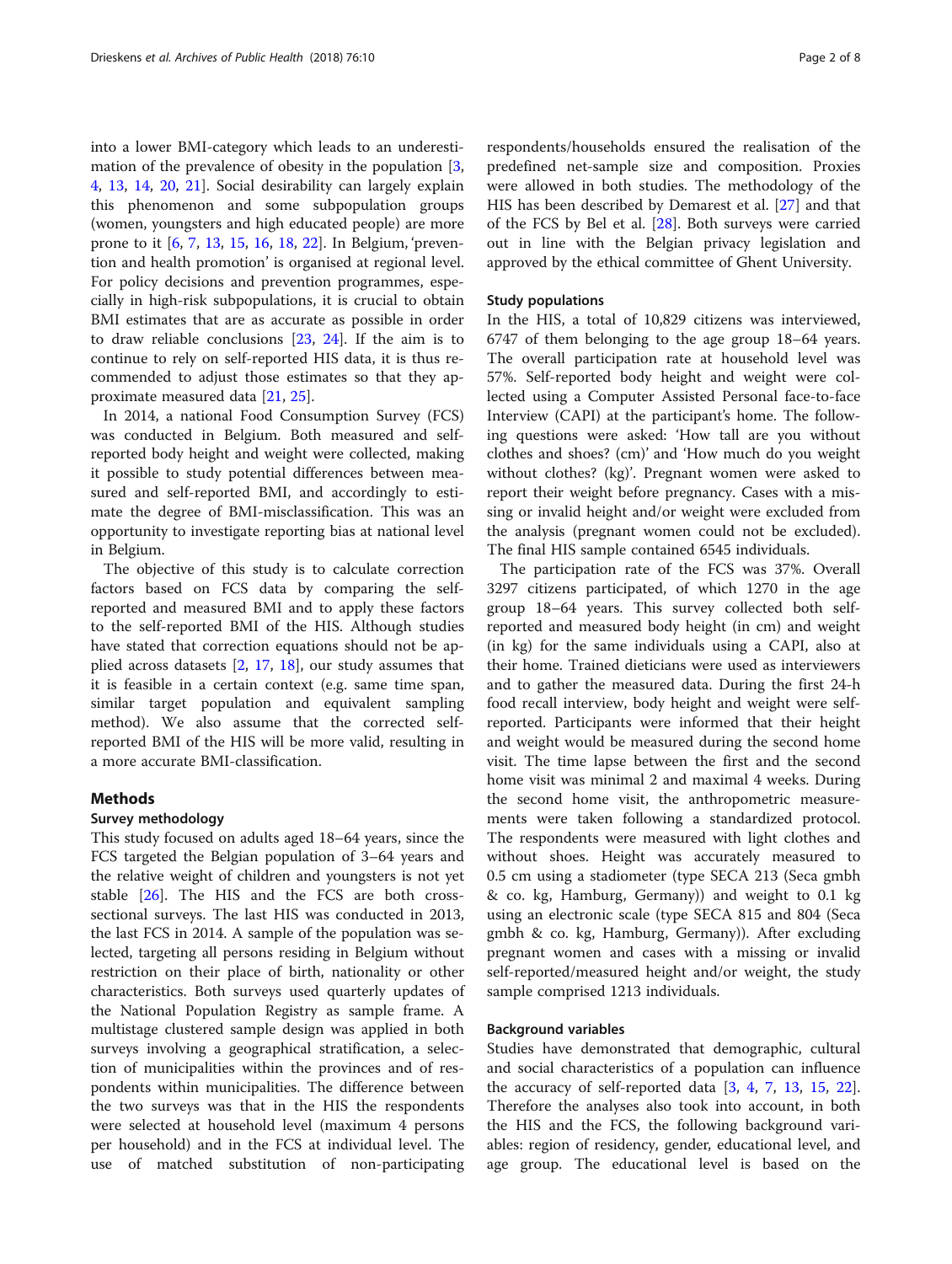International Standard Classification of Education (ISCED) whereby the low educated people have at most a higher secondary education and the high educated people at least a post-secondary or tertiary education. A comparison was made of the distribution of the participants by background variables according to the study sample (HIS 2013 versus FCS 2014).

### Misreporting of the self-reported BMI in the FCS

The FCS dataset contains both measured and selfreported BMI, calculated respectively from the height and weight. The magnitude of misreporting of the BMI at population level was estimated. This was expressed in terms of the absolute difference, calculated as the mean measured BMI minus the mean self-reported BMI (negative in case of over-reporting and positive in case of under-reporting), and in terms of the relative difference, calculated as the mean measured BMI divided by the mean self-reported BMI. These calculations were stratified by the combination of four background variables: region (3)  $*$  gender (2)  $*$  educational level (2)  $*$  age group (3), resulting in 36 strata.

Misreporting of the mean BMI consequently lead to misclassification. According to the criteria of the World Health Organization (WHO), participants were categorized as underweight (BMI < 18.50), normal weight (BMI 18.50–24.99), overweight (BMI 25.00–29.99) or obese  $(BMI \ge 30.00)$  [\[29](#page-7-0)]. The validity of the self-reported BMI-classification was evaluated by cross-tabulating the measured BMI-categories with the self-reported BMIcategories. The sensitivity and specificity of the obesity class was also assessed.

#### Correcting the self-reported BMI in the HIS

Giacchi et al. [\[30](#page-7-0)] proposed a simple and economical procedure for adjusting the bias in the self-reported BMI. This procedure was applied to adjust the selfreported BMI of the HIS. Based on the FCS, a correction factor by stratum was calculated as the ratio between the measured and the self-reported BMI (the relative difference described earlier). Then, this correction factor was multiplied with the individual self-reported BMI of the HIS. In this way, a corrected BMI was produced for the HIS for the specific strata (region \* gender \* educational level \* age group). To avoid having small numbers by strata, the categories by background variable were rather large. Producing a corrected BMI based on a corrected height and a corrected weight is very similar to a directly corrected BMI (used in this study). Both methods can be applied [\[20\]](#page-7-0).

A Bland Altman plot analysis [[31](#page-7-0)] was used to quantify the agreement between the measured BMI and the selfreported BMI of the FCS. Potential variation was assessed by the mean difference (đ) and the standard

deviation (s) of the differences:  $d \pm 2$  s, referring to the limits of agreement. A comparison was made with a Bland Altman plot between the measured BMI and the corrected self-reported BMI of the FCS (calculated in a similar way as the corrected BMI of the HIS). An improvement of the variation will be an argument for applying this correction factor on the HIS data.

Based on these corrected BMI's, a new BMIclassification was generated for the HIS. The prevalence of obesity was then aggregated by background variable. The significant difference (based on the 95% confidence interval (CI)) was assessed between the obesity prevalence estimated with the corrected self-reported BMI of the HIS and the prevalence based on the measured BMI of the FCS.

All the analyses were performed with  $SAS°$  9.2 [\[32](#page-7-0)]. For calculating the mean (PROC SURVEYMEANS) and the prevalence (PROC SURVEYFREQ) the complex survey design (weighting, clustering, and stratification) was taken into account.

# Results

# Distribution of the study samples by background variables

When comparing the distribution of the two study samples by different background variables (Table 1), it is most important to mention that in the HIS, the Brussels Region was oversampled, while in the FCS such oversampling was not foreseen.

#### Misreporting of the self-reported BMI in the FCS

Regarding the absolute differences, the mean self-reported BMI was significantly underestimated with almost one unit  $(0.96 \text{ kg/m}^2)$  when compared with the mean measured BMI (only 3% of the strata overestimated their selfreported BMI: males of 51–64 years in the Brussels Region

| <b>Table 1</b> Distribution (number and proportion) of the study |  |  |
|------------------------------------------------------------------|--|--|
| samples by background variables                                  |  |  |

|                      |                        | <b>HIS 2013</b> |       | <b>FCS 2014</b> |       |
|----------------------|------------------------|-----------------|-------|-----------------|-------|
| Background variables |                        | Ν               | $\%$  | N               | %     |
| Region of residency  | Flemish Region         | 2113            | 32.3  | 702             | 57.9  |
|                      | <b>Brussels Region</b> | 1911            | 29.2  | 90              | 7.4   |
|                      | Walloon Region         | 2521            | 38.5  | 421             | 34.7  |
| Gender               | Males                  | 3188            | 48.7  | 596             | 49.1  |
|                      | Females                | 3357            | 51.3  | 617             | 50.9  |
| Fducation            | I ow level             | 3503            | 52.5  | 556             | 45.8  |
|                      | High level             | 3042            | 46.5  | 657             | 54.2  |
| Age group            | 18-34 years            | 2155            | 32.9  | 456             | 37.6  |
|                      | 35-50 years            | 2397            | 36.6  | 414             | 34.1  |
|                      | $51-64$ years          | 1993            | 30.5  | 343             | 28.3  |
| Total                |                        | 6545            | 100.0 | 1213            | 100.0 |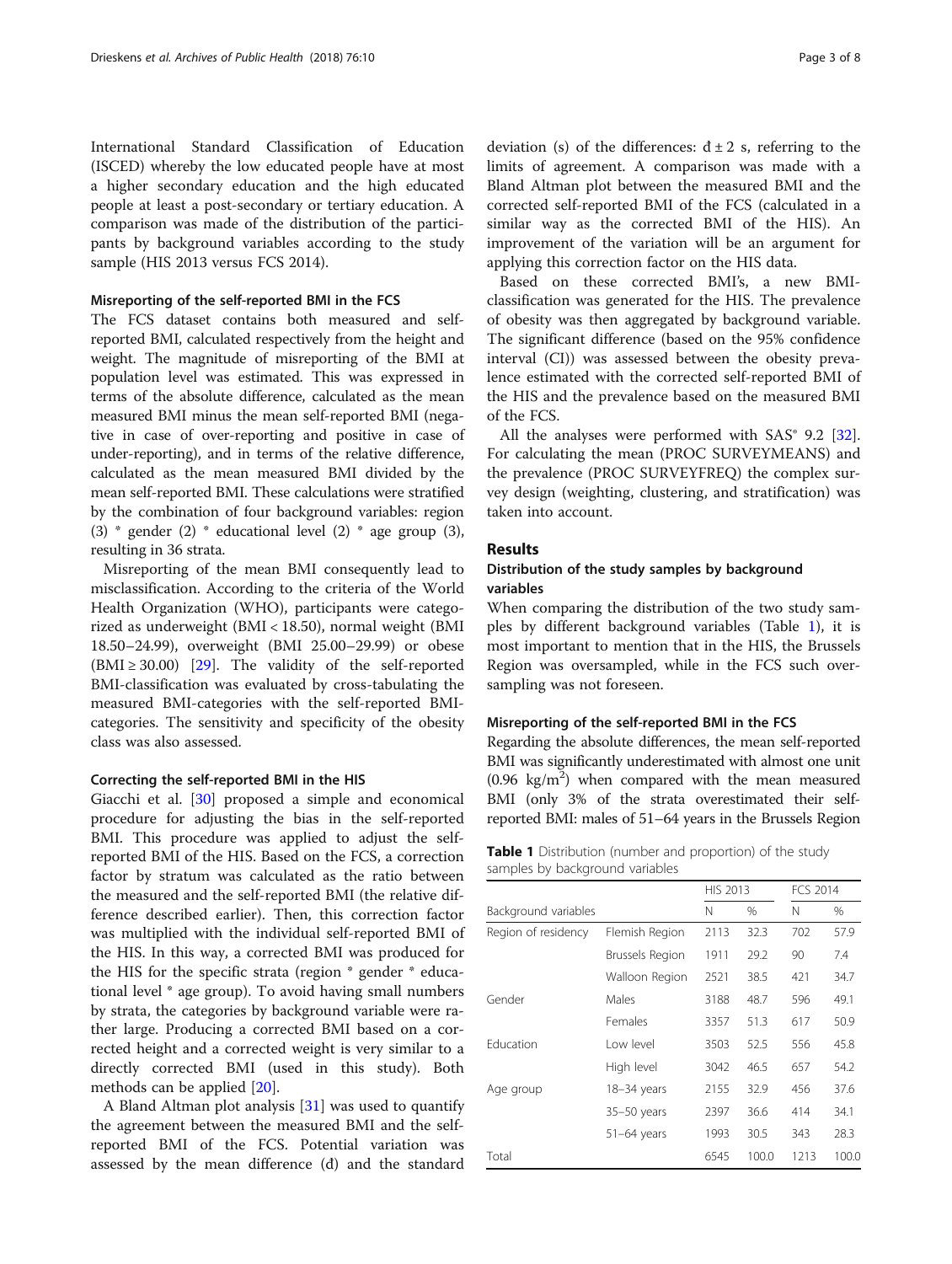with a low and high education level). Misreporting, expressed in absolute and relative differences, of the mean BMI by strata is presented in Table 2.

The overall misclassification was 16.2%. Among the obese people, 26.5% reported themselves as overweight and 1.3% as normal weight. The sensitivity of selfreported information on obesity was 72.2% and the specificity was 99.6%.

## Correction of the self-reported BMI in the HIS

The Bland Altman plot analysis indicates that the 95% limits of agreement between the measured BMI and the

Table 2 Misreporting of the mean self-reported BMI by strata, FCS 2014

| Region          | Gender  | Education  | Age group | Mean measured BMI   | Mean self-reported BMI | Abs. diff. <sup>a</sup>   | Rel. diff. <sup>b</sup> |
|-----------------|---------|------------|-----------|---------------------|------------------------|---------------------------|-------------------------|
| Total           | Total   | Total      | Total     | 26.17 (25.79-26.55) | 25.20 (24.85-25.56)    | $0.96(0.87 - 1.06)$       | 1.038 (1.034-1.042)     |
| Flemish Region  | Males   | Low level  | $18 - 34$ | 24.41 (22.96-25.85) | 24.21 (22.75–25.66)    | $0.20$ ( $-0.08 - 0.48$ ) | 1.009 (0.996-1.022)     |
|                 |         |            | $35 - 50$ | 27.41 (25.63-29.18) | 26.40 (24.85-27.96)    | $1.00(0.26 - 0.48)$       | 1.038 (1.018-1.057)     |
|                 |         |            | $51 - 64$ | 28.82 (27.68-29.96) | 27.94 (26.85-29.03)    | $0.88(0.43 - 1.33)$       | 1.032 (1.017-1.048)     |
|                 |         | High level | $18 - 34$ | 23.79 (23.08-24.50) | 23.07 (22.41-23.72)    | $0.73(0.44 - 1.01)$       | 1.031 (0.019-1.044)     |
|                 |         |            | $35 - 50$ | 26.28 (25.30-27.27) | 25.60 (24.69-26.52)    | $0.68$ $(0.49 - 0.88)$    | 1.027 (1.019-1.034)     |
|                 |         |            | $51 - 64$ | 26.20 (25.15-27.25) | 25.35 (24.33-26.37)    | $0.85(0.50-1.21)$         | 1.034 (1.019-1.049)     |
|                 | Females | Low level  | $18 - 34$ | 26.02 (23.79-28.25) | 24.60 (22.88-26.32)    | $1.42(0.50 - 2.33)$       | 1.056 (1.024-1.088)     |
|                 |         |            | $35 - 50$ | 26.58 (24.33-28.84) | 25.26 (22.99-27.52)    | $1.33(0.76 - 1.90)$       | 1.056 (1.034-1.079)     |
|                 |         |            | $51 - 64$ | 28.51 (25.92-31.10) | 27.00 (24.52-29.48)    | $1.51(1.10-1.92)$         | 1.057 (1.041-1.073)     |
|                 |         | High level | $18 - 34$ | 22.87 (21.98-23.76) | 22.10 (21.29-22.91)    | $0.77(0.37 - 1.17)$       | 1.034 (1.017-1.052)     |
|                 |         |            | $35 - 50$ | 24.91 (23.84-25.97) | 23.98 (23.02-24.94)    | $0.92(0.63 - 1.22)$       | 1.038 (1.026-1.050)     |
|                 |         |            | $51 - 64$ | 25.67 (23.96-27.39) | 24.51 (23.06-25.95)    | $1.16(0.73 - 1.60)$       | 1.045 (1.030-1.060)     |
| Brussels Region | Males   | Low level  | $18 - 34$ | 25.60 (21.21-29.99) | 24.93 (21.65-28.20)    | $0.67$ (-1.22-2.57)       | 1.025 (0.952-1.098)     |
|                 |         |            | $35 - 50$ | 25.04 (20.39-29.68) | 24.16 (11.40-36.92)    | $0.88$ ( $-7.24 - 8.99$ ) | 1.038 (0.691-1.384)     |
|                 |         |            | $51 - 64$ | 25.03 (19.38-30.68) | 25.19 (20.53-29.85)    | $-0.16$ ( $-1.30-0.97$ )  | 0.992 (0.948-1.036)     |
|                 |         | High level | $18 - 34$ | 24.30 (22.03-26.57) | 22.96 (21.78-24.15)    | $1.34 (-0.31 - 2.98)$     | 1.057 (0.986-1.128)     |
|                 |         |            | $35 - 50$ | 25.39 (24.05-26.54) | 24.62 (23.82-25.42)    | $0.67$ (-0.22-1.57)       | 1.028 (0.993-1.063)     |
|                 |         |            | $51 - 64$ | 23.99 (19.25-28.74) | 24.19 (20.48-27.91)    | $-0.20$ ( $-1.75-1.35$ )  | $0.987(0.913 - 1.061)$  |
|                 | Females | Low level  | $18 - 34$ | 25.67 (18.97-32.37) | 24.98 (17.75-32.21)    | $0.69$ ( $-0.20 - 1.58$ ) | 1.033 (0.987-1.079)     |
|                 |         |            | $35 - 50$ | 33.54 (6.95-60.14)  | 32.17 (6.71-57.63)     | $1.38 (-0.58 - 3.34)$     | 1.043 (0.976-1.110)     |
|                 |         |            | $51 - 64$ | 27.35 (17.42-37.28) | 25.60 (17.73-33.46)    | $1.75$ ( $-1.02 - 4.53$ ) | 1.062 (0.978-1.147)     |
|                 |         | High level | $18 - 34$ | 22.87 (18.24-27.51) | 22.03 (18.36-25.70)    | $0.85$ ( $-0.23 - 1.92$ ) | 1.033 (1.000-1.066)     |
|                 |         |            | $35 - 50$ | 25.64 (20.44-30.84) | 24.13 (19.77-28.48)    | $1.51(0.40 - 2.62)$       | 1.056 (1.019-1.092)     |
|                 |         |            | $51 - 64$ | 25.66 (19.95-31.36) | 24.63 (19.23-30.04)    | $1.02$ (-0.24-2.29)       | 1.041 (0.987-1.094)     |
| Walloon Region  | Males   | Low level  | $18 - 34$ | 24.93 (23.71-26.16) | 24.37 (23.31–25.43)    | $0.56(0.16-0.96)$         | 1.022 (1.007-1.038)     |
|                 |         |            | $35 - 50$ | 28.73 (26.21-31.25) | 27.44 (24.78-30.11)    | $1.28(0.83 - 1.73)$       | 1.051 (1.029-1.072)     |
|                 |         |            | $51 - 64$ | 28.02 (26.80-29.25) | 26.89 (25.80-27.98)    | $1.14(0.62 - 1.65)$       | 1.043 (1.023-1.062)     |
|                 |         | High level | $18 - 34$ | 25.28 (23.37-27.19) | 24.69 (22.84-26.53)    | $0.59(0.32 - 0.86)$       | 1.022 (1.012-1.033)     |
|                 |         |            | $35 - 50$ | 28.49 (25.85-31.12) | 27.70 (25.14-30.26)    | $0.79(0.55 - 1.02)$       | 1.029 (1.020-1.037)     |
|                 |         |            | $51 - 64$ | 29.85 (27.21-32.49) | 28.33 (25.95-30.70)    | 1.52 (0.84-2.20)          | 1.053 (1.033-1.073)     |
|                 | Females | Low level  | $18 - 34$ | 25.00 (22.40-27.60) | 24.19 (21.74–26.63)    | $0.81(0.31-1.32)$         | 1.034 (1.012-1.056)     |
|                 |         |            | $35 - 50$ | 27.62 (25.37-29.88) | 26.30 (24.02-28.58)    | $1.32(0.52 - 2.12)$       | 1.051 (1.022-1.081)     |
|                 |         |            | $51 - 64$ | 27.50 (25.97-29.03) | 26.18 (24.58–27.78)    | $1.32(0.62 - 2.02)$       | 1.053 (1.020-1.085)     |
|                 |         | High level | $18 - 34$ | 24.59 (21.06-28.13) | 23.60 (20.14-27.06)    | $0.99(0.34 - 1.65)$       | 1.040 (1.017-1.063)     |
|                 |         |            | $35 - 50$ | 25.49 (23.30-27.67) | 24.25 (22.26-26.25)    | $1.23(0.81 - 1.65)$       | 1.050 (1.034-1.066)     |
|                 |         |            | $51 - 64$ | 27.71 (25.65-29.77) | 26.61 (24.38-28.83)    | $1.10(0.63 - 1.58)$       | 1.043 (1.025-1.061)     |

<sup>a</sup> Absolute difference: mean measured BMI – mean self-reported BMI<br><sup>b</sup> Pelative difference: mean measured BMI / mean self-reported BMI

Relative difference: mean measured BMI / mean self-reported BMI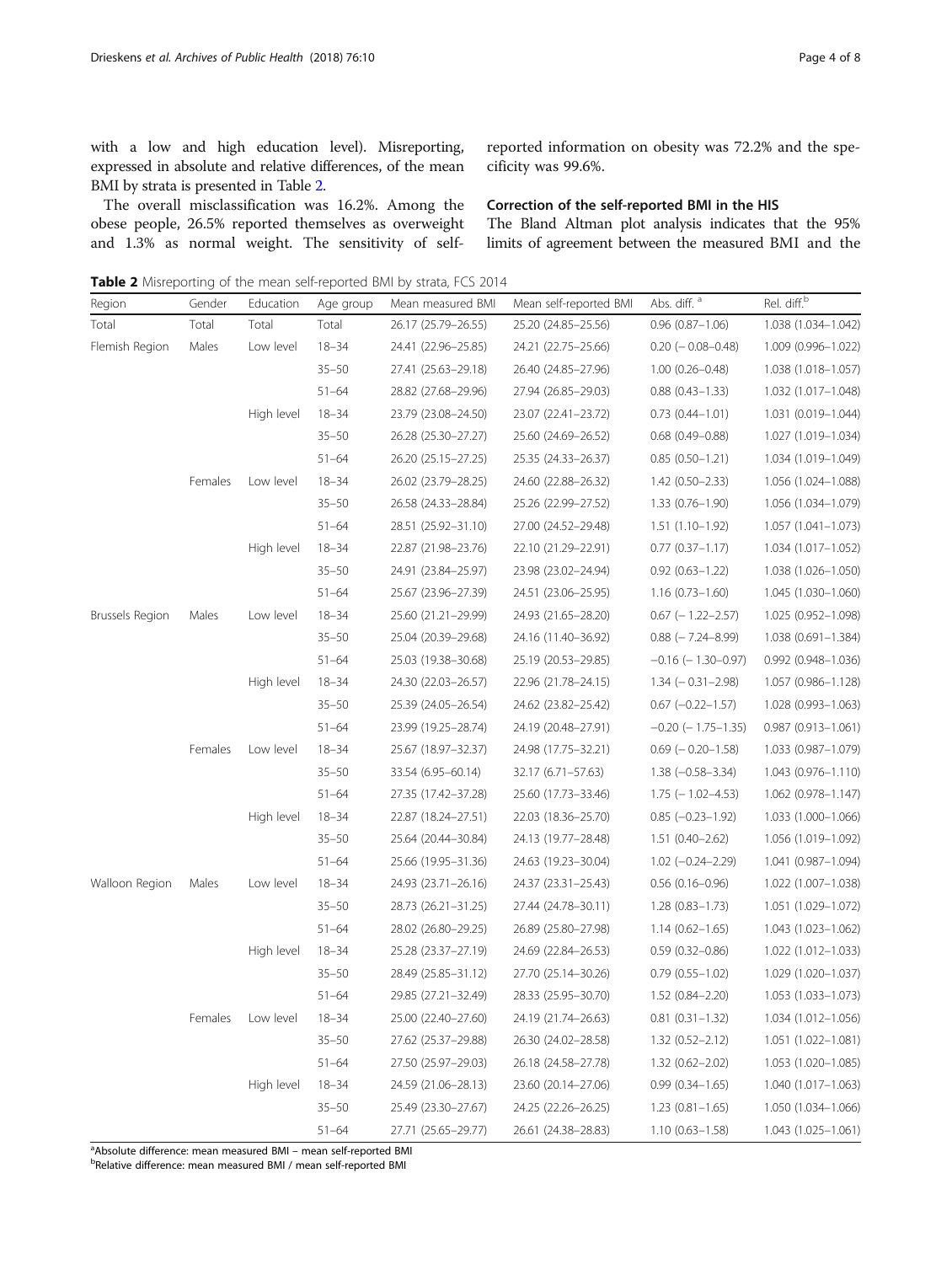self-reported BMI of the FCS ranged from − 2.18 to 4.10. After correcting the self-reported BMI, this range has changed to − 3.09 to 3.10, indicating a more homogenous variation. The underestimation of the self-reported BMI has decreased which will improve the BMI-classification. This positive impact is an argument to also apply this correction factor on the HIS data (Fig. 1).

The prevalence of obesity according to the measured and self-reported BMI of the FCS versus the selfreported and corrected BMI of the HIS by background variables is presented in Table [3](#page-5-0). According to the

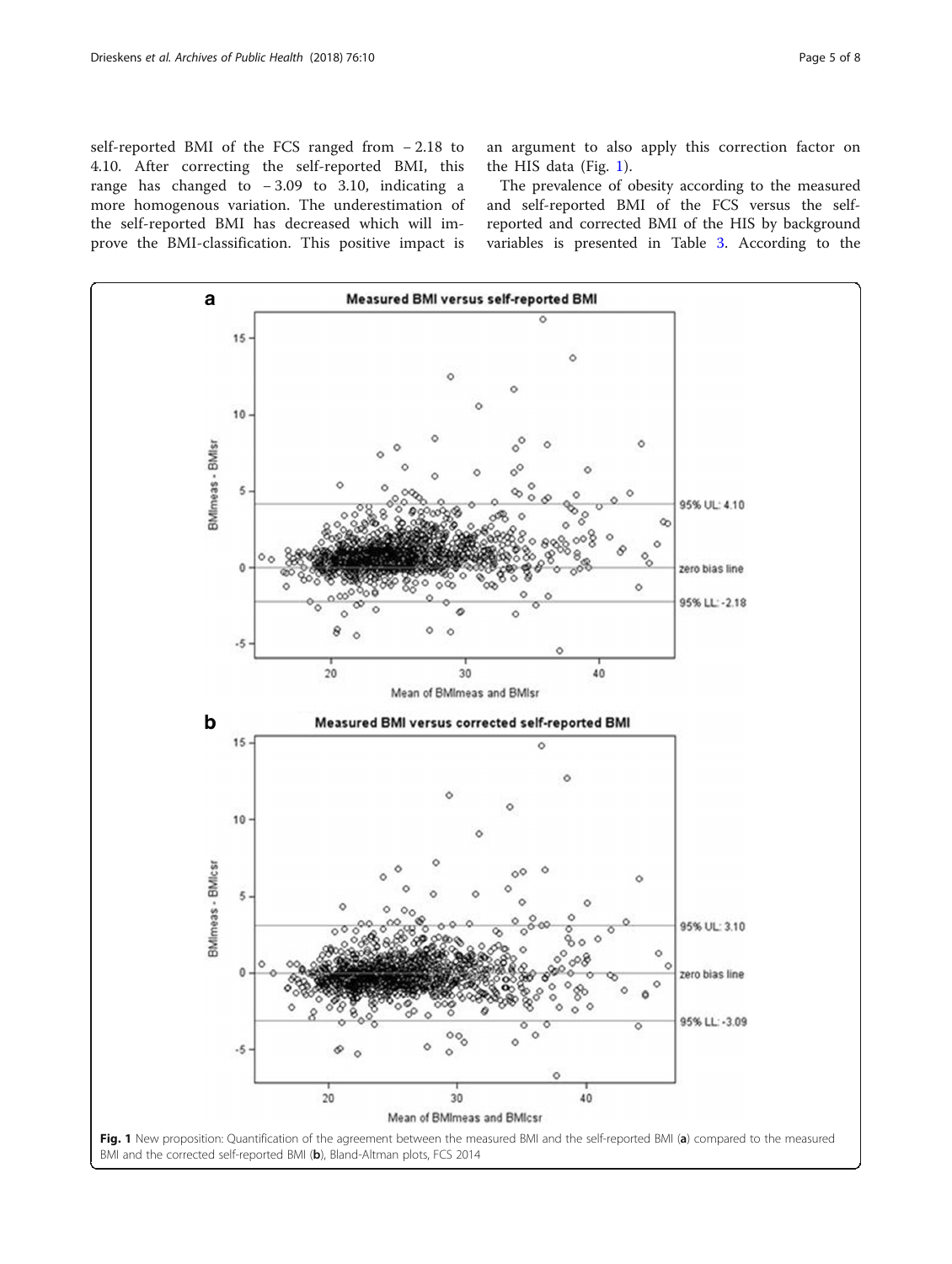| Corrected bivil of the HIS by Dackground Variables |                        |                     |                                  |                                   |                     |  |
|----------------------------------------------------|------------------------|---------------------|----------------------------------|-----------------------------------|---------------------|--|
| Background variables                               |                        | FCS measured        | FCS self-reported                | HIS self-reported                 | HIS corrected       |  |
|                                                    | Total                  | 19.4 (16.6-22.2)    | 14.1 $(11.7-16.5)$ <sup>a</sup>  | 12.8 $(11.6 - 14.0)$ <sup>a</sup> | 17.4 (16.1-18.8)    |  |
| Region                                             | Flemish Region         | 18.2 (14.8-21.6)    | 11.3 $(8.6 - 13.9)$ <sup>a</sup> | 11.4 $(9.6 - 13.2)$ <sup>a</sup>  | $16.1(14.1 - 18.2)$ |  |
|                                                    | <b>Brussels Region</b> | $14.1 (4.7 - 23.5)$ | $13.4(4.1 - 22.1)$               | $12.1(10.3-13.8)$                 | 15.2 (13.2-17.1)    |  |
|                                                    | Walloon Region         | 23.5 (18.0-28.9)    | 19.7 (14.6-24.8)                 | 15.5 $(13.5 - 17.4)$ <sup>a</sup> | 20.4 (18.3-22.6)    |  |
| Gender                                             | Males                  | 18.6 (14.8-22.3)    | $14.0(10.7-17.3)$                | 12.7 $(11.0-14.5)$ <sup>a</sup>   | 15.9 (14.0-17.8)    |  |
|                                                    | Females                | $20.3(16.1 - 24.4)$ | 14.2 (10.6-17.8)                 | 12.9 $(11.3-14.4)$ <sup>a</sup>   | 18.9 (17.0-20.8)    |  |
| Education                                          | Low level              | 26.8 (22.0-31.5)    | 19.0 (14.9-23.1)                 | 17.1 $(15.3 - 18.9)$ <sup>a</sup> | 22.1 (20.1-24.0)    |  |
|                                                    | High level             | 13.8 (10.5-17.1)    | $10.4(7.5-13.2)$                 | 7.9 (6.4–9.5) $^a$                | 12.2 (10.3-14.0)    |  |
| Age group                                          | 18-34 years            | $12.4(8.3-16.6)$    | $9.2(5.5 - 13.0)$                | $7.8(5.9-9.6)$                    | $10.1 (8.1 - 12.1)$ |  |
|                                                    | $35-50$ years          | 20.8 (16.0-25.5)    | $17.6(13.0 - 22.1)$              | 13.3 $(11.3 - 15.3)$ <sup>a</sup> | 18.2 (16.0-20.4)    |  |
|                                                    | $51-64$ years          | 25.0 (19.4-30.6)    | 14.9 (10.7-19.1) <sup>a</sup>    | 17.8 (15.5-20.2)                  | 24.6 (21.9-27.3)    |  |

<span id="page-5-0"></span>Table 3 Obesity prevalence (and 95% CI) according to the measured and self-reported BMI of the FCS versus the self-reported and corrected BMI of the HIS by background variables

<sup>a</sup>Significantly different from FCS measured

measured FCS data, 19.4% (16.6%–22.2%) of the Belgian adult population aged 18–64 years was obese, a figure significantly higher in comparison with the HIS results (12.8% (11.6%–14.0%)). When looking at the corrected estimate, the HIS obesity prevalence increased to 17.4% (16.1%–18.8%) which was no longer significantly different from the FCS measured one.

The self-reported obesity prevalence of the HIS was significantly different from the FCS measured one in the Flemish Region (11.4% (9.6%–13.2%) versus 18.2% (14.8%–21.6%)) and the Walloon Region (15.5% (13.5%– 17.4%) versus 23.5% (18.0%–28.9%)). The corresponding corrected prevalences are no longer significantly different (respectively 16.1% (14.1%–18.2%) and 20.4% (18.3%– 22.6%)). Also the corrected obesity prevalence for both men and women (respectively 15.9% (14.0%–17.8%) and 18.9% (17.0%–20.8%)) approximated the measured obesity prevalence (respectively 18.6% (14.8%–22.3%) and 20.3% (16.1%–24.4%)). Furthermore, an increase of the selfreported obesity prevalence of the HIS was observed after correction for both educational levels: from 17.1% (15.3%–18.9%) to 22.1% (20.1%–24.0%) for the low educated people and from 7.9% (6.4%–9.5%) to 12.2% (10.3%–14.0%) for the high educated people. These corrected self-reported prevalences were closer to the FCS measured ones (respectively 26.8% (22.0%–31.5%) and 13.8% (10.5%–17.1%)), whereby also the significant differences disappeared. Finally, the self-reported obesity prevalence in the age group 35–50 years (13.3% (11.3%–15.3%)) was underestimated and was significantly different from the measured obesity prevalence (20.8% (16.0%–25.5%)). After correction, the self-reported obesity prevalence in the HIS increased to 18.2% (16.0%–20.4%) and the differences were no longer significant with the measured FCS estimates.

# **Discussion**

The BMI measured in the FCS 2014 served as golden standard. Overall, the self-reported BMI was underestimated in the FCS 2014. The underestimation with one BMI-unit is within the range of other studies [\[16,](#page-7-0) [24](#page-7-0)]. Hence, the prevalence of obesity was underestimated when based on self-reported BMI which is in accordance with many other studies as well  $[3, 13, 17-19]$  $[3, 13, 17-19]$  $[3, 13, 17-19]$  $[3, 13, 17-19]$  $[3, 13, 17-19]$  $[3, 13, 17-19]$  $[3, 13, 17-19]$  $[3, 13, 17-19]$ . The misclassification frequency is an appropriate way to assess the accuracy of self-reported BMI [\[24](#page-7-0)]. Especially obese people had the tendency to underestimate their BMI. As in other studies, a very high specificity was observed for obesity (5;23;25). However, the value for the sensitivity was lower, in line with other studies (5;9;25).

Data from the FCS lend itself to estimate a simple correction factor (measured BMI/self-reported BMI) which improves the accuracy of the self-reported BMI. Since the FCS and the HIS were conducted in comparable conditions (same time span, target population and sampling method), this correction factor could be applied to the individual self-reported BMI of the HIS, the second objective of this study. Other studies affirm that external applicability of a correction factor can be done under certain conditions [[17](#page-7-0), [24](#page-7-0), [33](#page-7-0)].

Via this correction procedure, the ultimate goal of this study, to improve the accuracy of the self-reported BMIclassification in the HIS, was achieved. The corrected obesity prevalence of the HIS (17.2%) approximated the one of the golden standard (19.4%). This implies that the problem of obesity in Belgium is 4% points higher than initially thought based on self-reported HIS data. The significant differences between the corrected obesity prevalence and the golden standard also disappeared after correction for the following subgroups: the Flemish and the Walloon Region, both genders, the low educated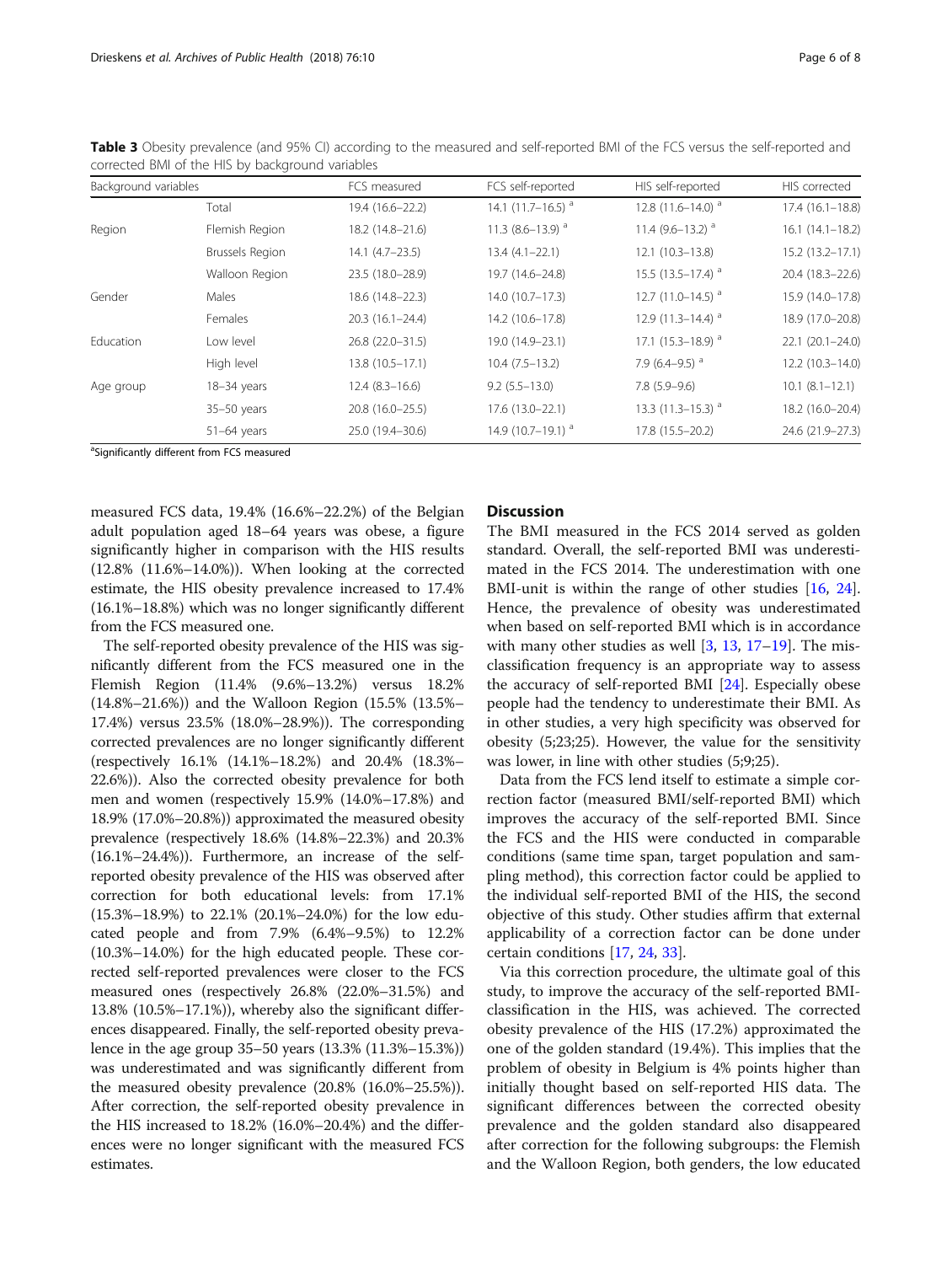people as well as the high educated people and the age group 35–50 years.

Because of some shortcomings of this study, the prevalence of obesity could possibly be higher. First of all, the participants of the FCS knew indeed when responding to the questions about their height and weight, that they would be measured and weighed at a later stage. Reporting under such circumstances presumably lead to more truthful data [\[17,](#page-7-0) [34\]](#page-7-0). This effect could be even strengthened by the fact that the FCS is a specific nutrition survey by a professional dietician (versus a general health survey by an interviewer). In this case the correction factor is probably underestimated  $[2, 14]$  $[2, 14]$  $[2, 14]$ . Second, the participation rate of both surveys was rather small, especially for the FCS (37%). The low participation rate of the FCS can be explained by the context of the survey: the HIS is a general health survey, but the focus of the FCS is on nutrition and the participation to this survey is more intensive (two visits, a food diary, measurements). Moreover, it has been shown that people who refuse to participate are more often obese, which could also bias the estimates [[19](#page-7-0), [25](#page-7-0)]. Since participation to both surveys is not mandatory, it would be desirable to develop strategies to improve the response rate among the population  $[20]$  $[20]$  $[20]$ . Some other limitations of this study are the fact that the questions used to assess height and weight in the FCS were less clearly defined and could therefore be slightly different from the questions used in the HIS, and the fact that the selection of the respondents at household level in the HIS may introduce some clustering in the results on BMI. Finally, the distribution of the two samples by region does not completely correspond, especially for the Brussels Region. The smaller strata in the FCS for this region lead to bigger confidence intervals and probably to less accurate estimates of the correction factor.

The results demonstrate that caution is needed when interpreting the obesity prevalence deduced from selfreported height and weight. Underestimation of the obesity prevalence gives a distorted image of the real health burden, which is problematic for policy making [[2,](#page-7-0) [15,](#page-7-0) [22,](#page-7-0) [24\]](#page-7-0). Although preference is given to measured height and weight for assessing the obesity prevalence accurately, it is not always possible to collect such data because of practical and budgetary reasons, especially in large and recurrent population surveys [\[17](#page-7-0), [35](#page-7-0)]. Therefore, height and weight collected through interview remains an essential tool [\[22,](#page-7-0) [28](#page-7-0), [35,](#page-7-0) [36](#page-7-0)]. However, in this situation it is worth applying a correction factor to the self-reported BMI in order to increase the accuracy of the information and obtain more reliable estimates of the obesity prevalence. Since certain subgroups have a bigger influence on misreporting then others, it is important to determine this correction factor by specific background variables.

Other studies also recommend adjustment of selfreported data as a reasonable alternative when measurements are not feasible [[3](#page-7-0), [15,](#page-7-0) [20](#page-7-0), [21](#page-7-0), [25](#page-7-0), [35](#page-7-0)–[37\]](#page-7-0). Nevertheless, the correction factors of the FCS 2014 will likely not be applicable to the self-reported data of the forthcoming HIS's since studies have indicated that reporting bias may change over time and should therefore be updated regularly [[3,](#page-7-0) [17](#page-7-0), [20](#page-7-0), [25](#page-7-0)]. Awareness and attention to the problem of obesity, but also the "normalizing" of overweight which change people's perception of their weight status, could have an effect on the way how people respond [[2\]](#page-7-0). Therefore, for the next HIS, measuring height and weight in a random subsample could be very useful in order to assess and apply new correction factors to the whole population.

## Conclusions

Through the national Food Consumption Survey (FCS) 2014, the bias of the self-reported BMI related to the measured BMI could be assessed in Belgium. Based on these data, a simple correction factor (measured BMI/self-reported BMI) was estimated. Applying this correction factor on the self-reported BMI of the national Health Interview Survey (HIS) 2013 led to a more accurate estimation of the obesity prevalence, which is important for decision making. Therefore regular adjustment of selfreported obesity estimates is recommended.

#### Abbreviations

BMI: Body mass index; CI: Confidence interval; FCS: Belgian National Food Consumption Survey; HIS: Belgian National Health Interview Survey

#### Acknowledgements

The Belgian National Health Interview Survey is a project conducted in collaboration with the FSP Economy – Statistics Belgium that is responsible for drawing the sample and the fieldwork management. The Belgian National Food Consumption Survey 2014-2015 is a collaboration between the Scientific Institute of Public Health, the Federal Public Service Health, Food chain safety and Environment, and the European Food Safety Agency.

#### Funding

No specific funding was received for this study.

#### Availability of data and materials

Access to the micro data of the Belgian National Health Interview Survey is described on the following website: [https://his.wiv-isp.be/SitePages/](https://his.wiv-isp.be/SitePages/Acces_microdata.aspx) [Acces\\_microdata.aspx](https://his.wiv-isp.be/SitePages/Acces_microdata.aspx)

The data of the Belgian National Food Consumption Survey 2014–2015 [Data file and code book] are obtainable under conditions from the following website: <https://fcs.wiv-isp.be/SitePages/Database.aspx>

#### Authors' contributions

SDr and SD conceived the framework of the study. SDr performed the statistical analyses and drafted the manuscript. All authors contributed to the interpretation of the results and to the critical revision of the manuscript. All the authors approved the final version of the manuscript.

#### Ethics approval and consent to participate

Both surveys were carried out in line with the Belgian privacy legislation and approved by the ethical committee of Ghent University. The fact that individuals are willing to participate to the survey, is the consent.